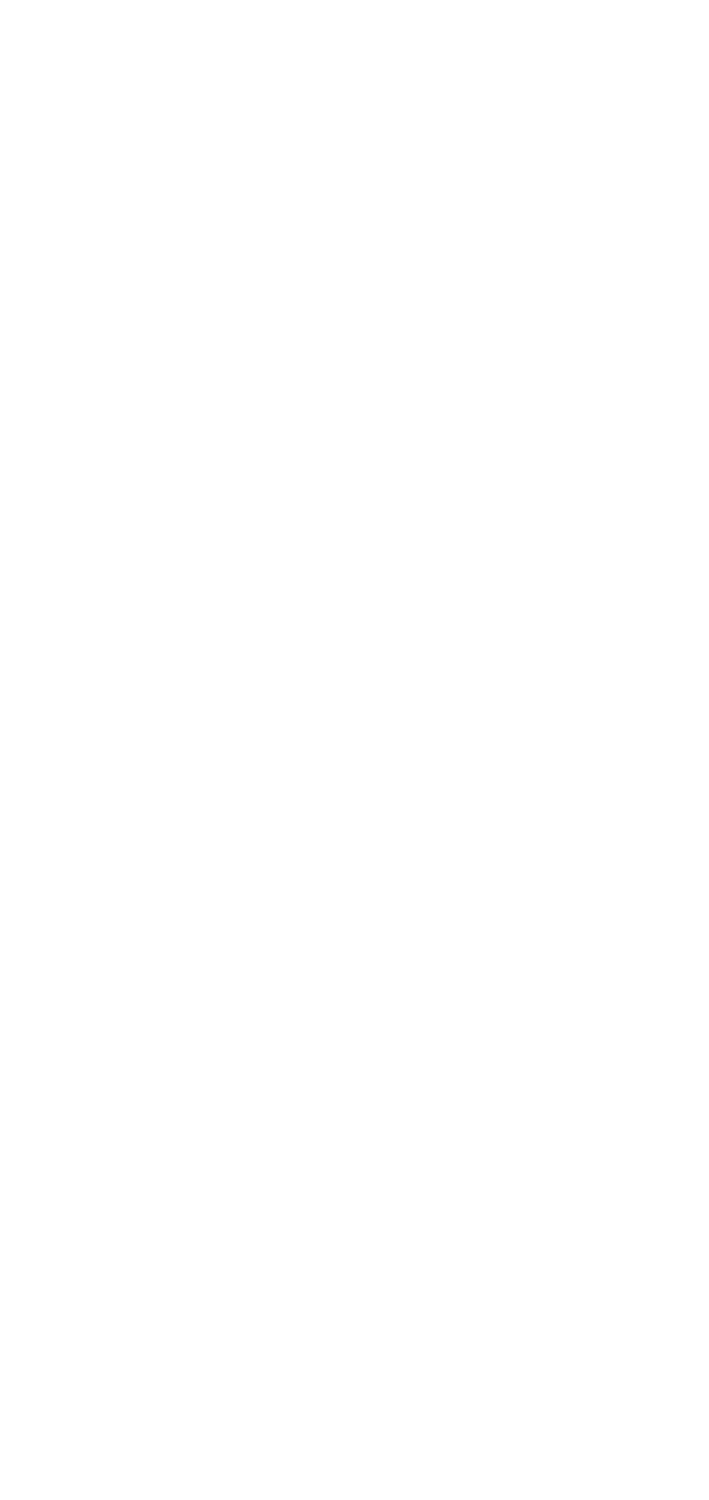# **Investment Objective and Policy**

The investment objective of this Fund is to seek to provide both an income and capital growth by aiming to track the performance of the global equity markets, as represented by the FTSE World Index.

The Fund will invest primarily in the equities that make up the constituents of the FTSE World Index. Securities in the FTSE World Index will be held with weightings generally proportionate to their company's market capitalisation.

The Fund may also invest in other transferable securities, permitted deposits, money market instruments, cash, near cash and units in collective investment schemes.

The Fund may hold derivatives for the purpose of Efficient Portfolio Management.

### **Risk Profile**

#### **Market Risk**

Market risk arises mainly from uncertainty about future prices. It represents the potential loss the Fund may suffer through holding market positions in the face of market movements. The Manager adheres to the investment guidelines and in this way, monitors and controls the exposure to risk from any type of security, sector or issuer.

#### **Currency Risk**

This Fund is invested in overseas financial securities. The performance of the Fund may therefore be affected by changes in exchange rates. This risk may be managed by the use of forward currency contracts, which aim to manage the effect of changing exchange rates.

| Period End Dates for Distributions: |           | 15 Jan, 15 Jul |
|-------------------------------------|-----------|----------------|
| Distribution Dates:                 |           | 15 Mar, 15 Sep |
| <b>Ongoing Charges Figures:</b>     | 15 Jan 19 | 12 Jan 18      |
| $R$ -Class                          | 0.85%     | 0.98%          |
| $E-Class1$                          |           | 0.98%          |
| F-Class                             | 0.63%     | 0.63%          |
| $LCI$ ass                           | 0.39%     | $0.39\%$       |
| C-Class                             | 0.28%     | 0.28%          |

# **Fund Facts**

<sup>1</sup> The Fund's final accounting date, usually 15 January, was moved to 12 January 2018 in order to facilitate the closure of E-Class.

The Ongoing Charges Figure (OCF) is the ratio of the Fund's total disclosable costs (excluding overdraft interest) to the average net assets of the Fund.

The OCF is intended to provide a reliable figure which gives the most accurate measure of what it costs to invest in a fund and is calculated based on the last period's figures.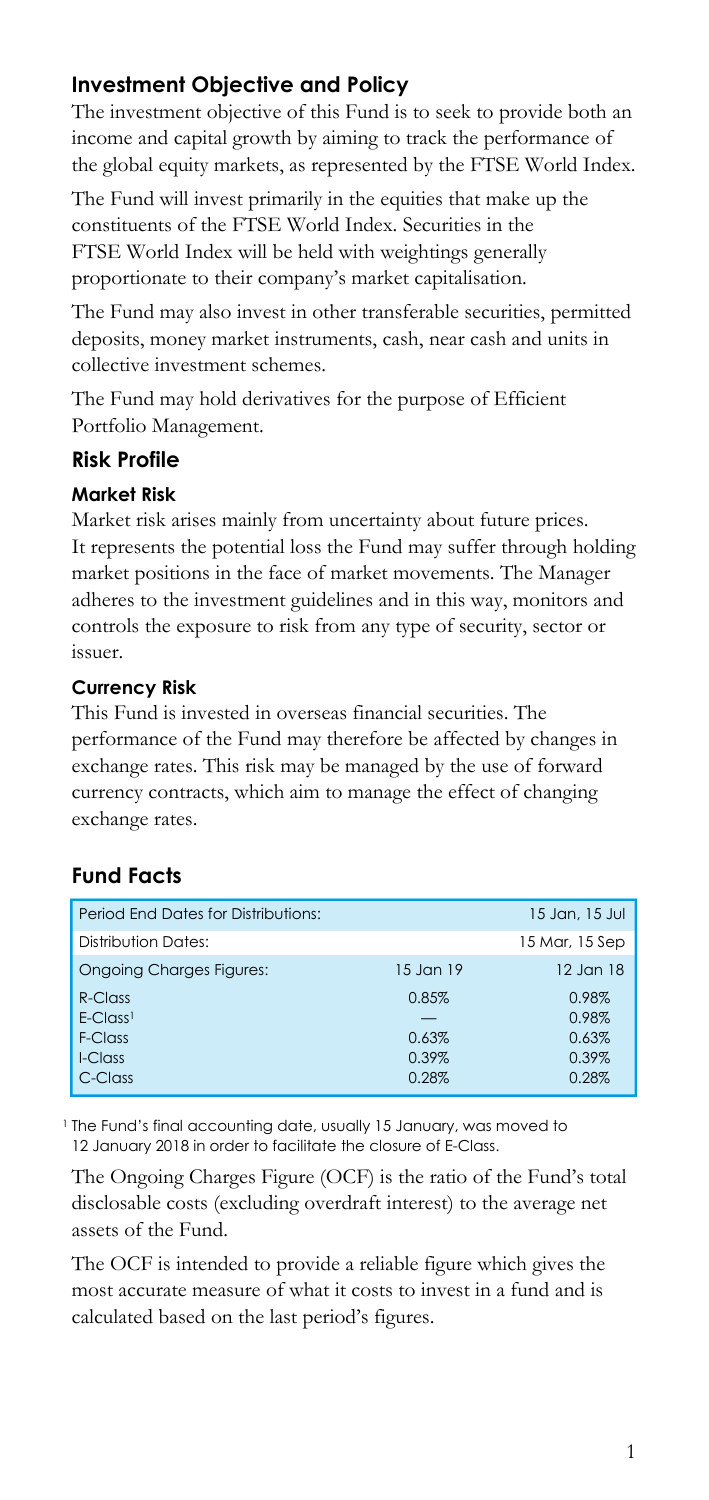# **Risk and Reward Profile**



- This Risk and Reward Indicator table demonstrates where the Fund ranks in terms of its potential risk and reward. The higher the rank the greater the potential reward but the greater the risk of losing money. It is not guaranteed to remain the same and may change over time. It is based on historical data and may not be a reliable indication of the future risk profile of the Fund. The shaded area in the table above shows the Fund's ranking on the Risk and Reward Indicator.
- Even a fund in the lowest category is not a risk free investment.

# **Distribution Information**

## **R-Class**

The distribution payable on 15 March 2019 is 1.2581p per unit for distribution units and 1.4047p per unit for accumulation units.

### **F-Class**

The distribution payable on 15 March 2019 is 1.4148p per unit for distribution units and 1.6076p per unit for accumulation units.

### **I-Class**

The distribution payable on 15 March 2019 is 1.6639p per unit for distribution units and 1.9295p per unit for accumulation units.

### **C-Class**

The distribution payable on 15 March 2019 is 0.6548p per unit for accumulation units.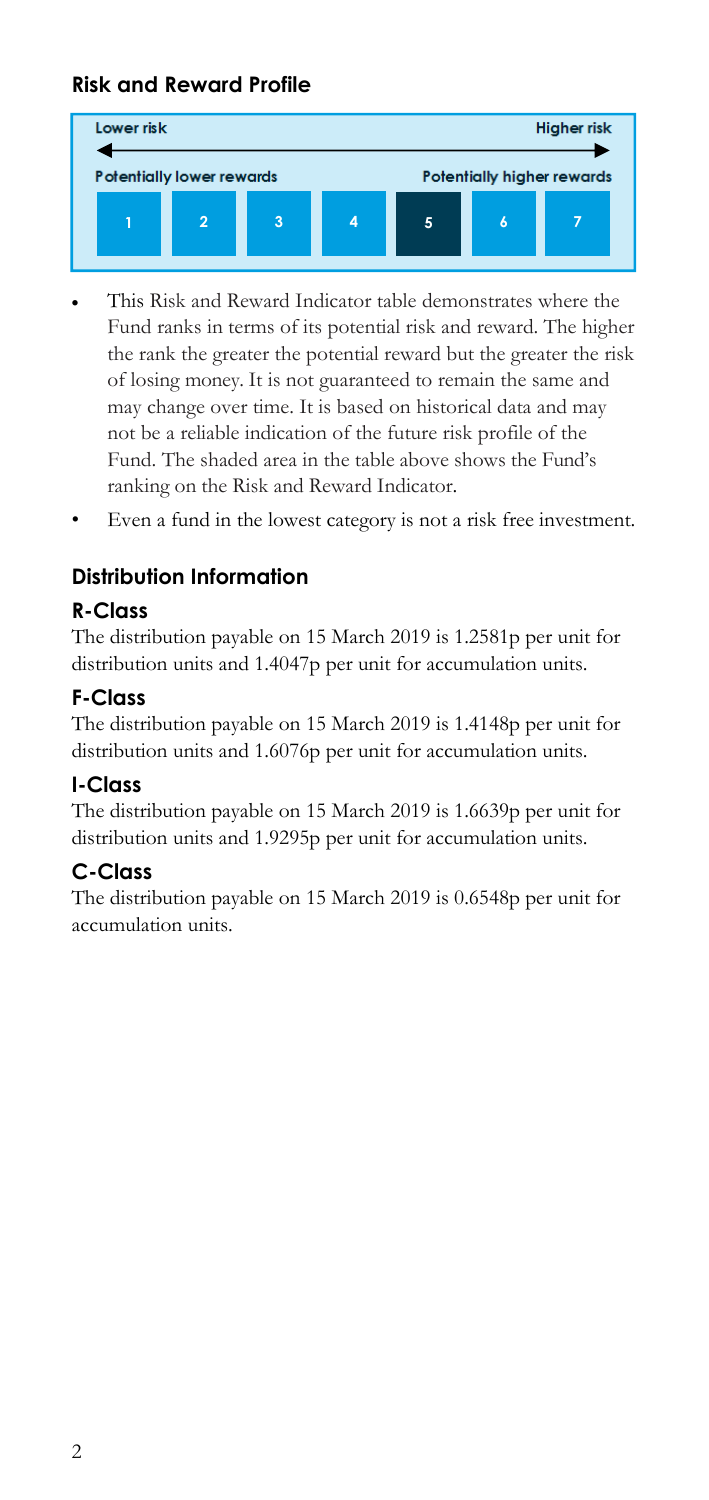## **Portfolio Information**

The top 10 holdings and their associated weighting at the current period and preceding year end were:

| <b>Top 10 Holdings at</b><br><b>15 January 2019</b> |                                         | <b>Top 10 Holdings at</b><br><b>12 January 2018</b> |                                         |
|-----------------------------------------------------|-----------------------------------------|-----------------------------------------------------|-----------------------------------------|
| Holding                                             | Percentage of<br><b>Net Asset Value</b> | Holding                                             | Percentage of<br><b>Net Asset Value</b> |
| Microsoft                                           | 1.93%                                   | Apple                                               | 1.99%                                   |
| Apple                                               | 1.79%                                   | Alphabet                                            | 1.47%                                   |
| Amazon.com                                          | 1.63%                                   | Microsoft                                           | 1.46%                                   |
| Facebook                                            | 0.86%                                   | Amazon.com                                          | 1.13%                                   |
| Johnson & Johnson                                   | 0.84%                                   | Facebook                                            | 0.93%                                   |
| <b>JPMorgan Chase</b>                               | 0.80%                                   | Johnson & Johnson                                   | 0.87%                                   |
| Alphabet 'A'                                        | 0.80%                                   | <b>JPMorgan Chase</b>                               | 0.86%                                   |
| Alphabet 'C'                                        | 0.76%                                   | Fxxon Mobil                                         | 0.82%                                   |
| Exxon Mobil                                         | 0.74%                                   | Berkshire Hathaway 'B'                              | 0.66%                                   |
| Berkshire Hathaway 'B'                              | 0.74%                                   | <b>Bank of America</b>                              | 0.66%                                   |

# **Fund Holdings as at 15 January 2019**



# **Fund Holdings as at 12 January 2018**

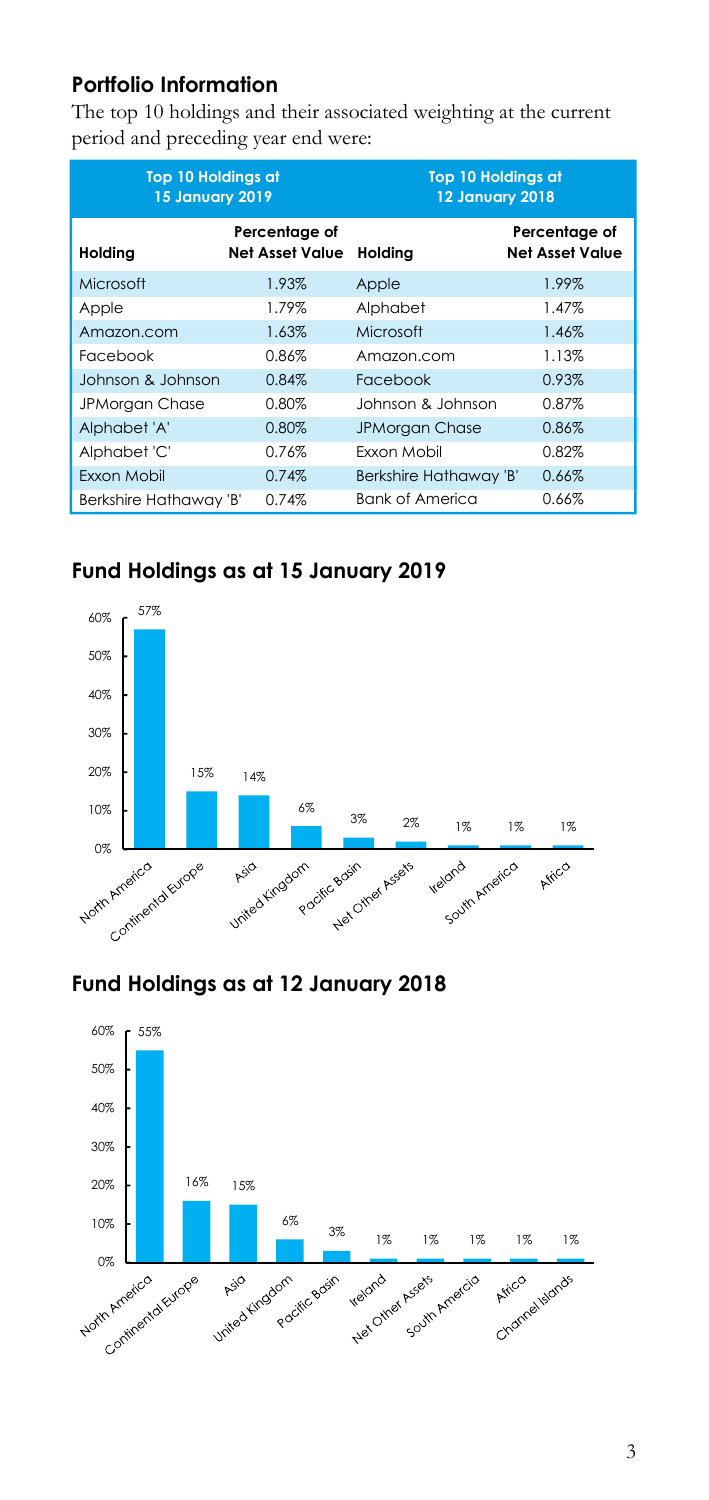## **Comparative Tables**

#### **R-Class Distribution Units**

**Change in Net Asset Value per Unit** 

| <b>Accounting Period ending</b>                                                                          | 13/01/18 to<br>15/01/19<br>(pence<br>per unit) | 16/01/17 to<br>12/01/18 <sup>1</sup><br>(pence<br>per unit) | 16/01/16 to<br>15/01/17<br>(pence<br>per unit) |
|----------------------------------------------------------------------------------------------------------|------------------------------------------------|-------------------------------------------------------------|------------------------------------------------|
| Opening net asset value per unit                                                                         | 220.22                                         | 202.21                                                      | 144.75                                         |
| Return before operating charges*                                                                         | (5.78)                                         | 22.43                                                       | 61.58                                          |
| Operating charges<br>(calculated on average price)                                                       | (1.86)                                         | (2.03)                                                      | (1.69)                                         |
| Return after operating charges*                                                                          | (7.64)                                         | 20.40                                                       | 59.89                                          |
| Distributions on income units                                                                            | (2.99)                                         | (2.39)                                                      | (2.43)                                         |
| Closing net asset value per unit                                                                         | 209.59                                         | 220.22                                                      | 202.21                                         |
| * after direct transaction costs of:                                                                     | 0.02                                           | 0.09                                                        | 0.03                                           |
| Performance                                                                                              |                                                |                                                             |                                                |
| Return after charges                                                                                     | $(3.47)\%$                                     | 10.09%                                                      | 41.38%                                         |
| <b>Other Information</b>                                                                                 |                                                |                                                             |                                                |
| Closing net asset value (£)<br>Closing number of units<br>Operating chargest<br>Direct transaction costs | 26,790,952<br>12.782.617<br>0.85%<br>0.01%     | 2,038,510<br>925.679<br>0.98%<br>0.04%                      | 1.170.165<br>578.687<br>0.98%<br>0.02%         |
| Prices                                                                                                   |                                                |                                                             |                                                |
| Highest unit price<br>Lowest unit price                                                                  | 232.30 <sub>p</sub><br>200.40p                 | 222.10 <sub>p</sub><br>195.50p                              | 203.50 <sub>p</sub><br>139.80p                 |

<sup>1</sup> The Fund's final accounting date, usually 15 January, has been moved to 12 January 2018 in order to facilitate the closure of E-Class.

 † Operating charges, otherwise known as the OCF is the ratio of the Fund's total disclosable costs (excluding overdraft interest) to the average net assets of the Fund.

**Past performance is not a guide to future performance.** 

**The price of units and any income from them may go down as well as up.**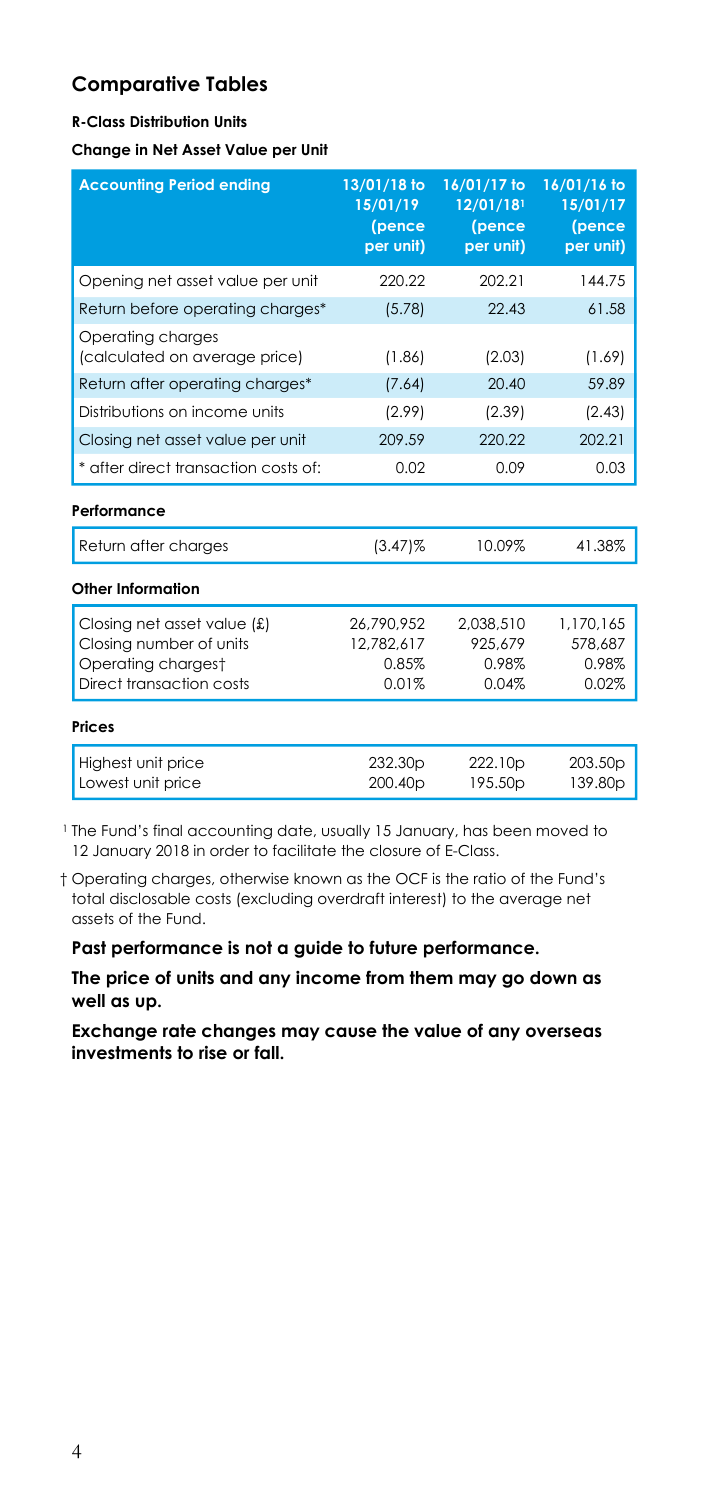#### **R-Class Accumulation Units**

**Change in Net Asset Value per Unit** 

| <b>Accounting Period ending</b>                                                                          | 13/01/18 to<br>15/01/19<br>(pence<br>per unit) | 16/01/17 to<br>12/01/181<br>(pence<br>per unit) | 16/01/16 to<br>15/01/17<br>(pence<br>per unit) |
|----------------------------------------------------------------------------------------------------------|------------------------------------------------|-------------------------------------------------|------------------------------------------------|
| Opening net asset value per unit                                                                         | 243.93                                         | 221.44                                          | 156.46                                         |
| Return before operating charges*                                                                         | (6.50)                                         | 24.71                                           | 66.82                                          |
| Operating charges<br>(calculated on average price)                                                       | (2.07)                                         | (2.22)                                          | (1.84)                                         |
| Return after operating charges*                                                                          | (8.57)                                         | 22.49                                           | 64.98                                          |
| Distributions                                                                                            | (3.33)                                         | (2.63)                                          | (2.63)                                         |
| Retained distributions on<br>accumulation units                                                          | 3.33                                           | 2.63                                            | 2.63                                           |
| Closing net asset value per unit                                                                         | 235.36                                         | 243.93                                          | 221.44                                         |
| * after direct transaction costs of:                                                                     | 0.03                                           | 0.10                                            | 0.03                                           |
| Performance                                                                                              |                                                |                                                 |                                                |
| Return after charges                                                                                     | $(3.51)$ %                                     | 10.16%                                          | 41.53%                                         |
| Other Information                                                                                        |                                                |                                                 |                                                |
| Closing net asset value (£)<br>Closing number of units<br>Operating chargest<br>Direct transaction costs | 19,647,128<br>8,347,532<br>0.85%<br>0.01%      | 14,545,075<br>5.962.756<br>0.98%<br>0.04%       | 10.289.768<br>4,646,711<br>0.98%<br>0.02%      |
| Prices                                                                                                   |                                                |                                                 |                                                |
| Highest unit price<br>Lowest unit price                                                                  | 259.30 <sub>p</sub><br>222.70p                 | 245.20p<br>214.10p                              | 221.80p<br>151.10p                             |

<sup>1</sup> The Fund's final accounting date, usually 15 January, has been moved to 12 January 2018 in order to facilitate the closure of E-Class.

 † Operating charges, otherwise known as the OCF is the ratio of the Fund's total disclosable costs (excluding overdraft interest) to the average net assets of the Fund.

**Past performance is not a guide to future performance.** 

**The price of units and any income from them may go down as well as up.**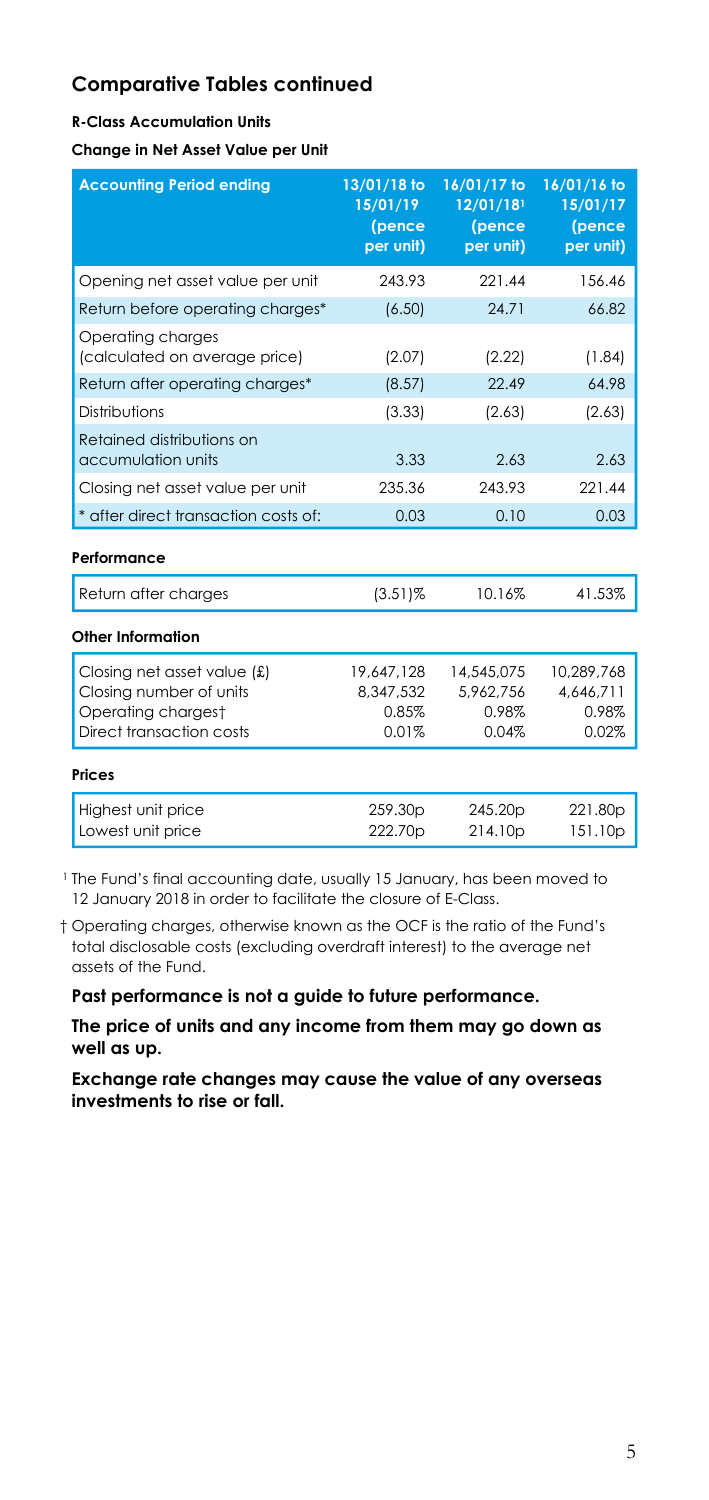#### **E-Class Distribution Units**

**Change in Net Asset Value per Unit** 

| <b>Accounting Period ending</b>                                                                          | 13/01/18 to<br>15/01/192<br>(pence<br>per unit) | 16/01/17 to<br>$12/01/18$ <sup>1</sup><br>(pence<br>per unit) | 16/01/16 to<br>15/01/17<br>(pence<br>per unit) |
|----------------------------------------------------------------------------------------------------------|-------------------------------------------------|---------------------------------------------------------------|------------------------------------------------|
| Opening net asset value per unit                                                                         |                                                 | 202.21                                                        | 144.75                                         |
| Return before operating charges*                                                                         |                                                 | 22.42                                                         | 61.57                                          |
| Operating charges<br>(calculated on average price)                                                       |                                                 | (2.02)                                                        | (1.68)                                         |
| Return after operating charges*                                                                          |                                                 | 20.40                                                         | 59.89                                          |
| Distributions on income units                                                                            |                                                 | (2.39)                                                        | (2.43)                                         |
| Closing net asset value per unit                                                                         |                                                 | 220.22                                                        | 202.21                                         |
| * after direct transaction costs of:                                                                     |                                                 | 0.09                                                          | 0.03                                           |
| Performance                                                                                              |                                                 |                                                               |                                                |
| Return after charges                                                                                     |                                                 | 10.09%                                                        | 41.37%                                         |
| Other Information                                                                                        |                                                 |                                                               |                                                |
| Closing net asset value (£)<br>Closing number of units<br>Operating chargest<br>Direct transaction costs |                                                 | 27,684,060<br>12.571.216<br>0.98%<br>0.04%                    | 28,710,511<br>14.198.344<br>0.98%<br>0.02%     |
| <b>Prices</b>                                                                                            |                                                 |                                                               |                                                |
| Highest unit price<br>Lowest unit price                                                                  |                                                 | 222.10p<br>195.50 <sub>p</sub>                                | 203.50p<br>139.80 <sub>p</sub>                 |

<sup>1</sup> The Fund's final accounting date, usually 15 January, has been moved to 12 January 2018 in order to facilitate the closure of E-Class.

2 E-Class units ceased to exist on 12 January 2018.

 † Operating charges, otherwise known as the OCF is the ratio of the Fund's total disclosable costs (excluding overdraft interest) to the average net assets of the Fund.

**Past performance is not a guide to future performance.** 

**The price of units and any income from them may go down as well as up.**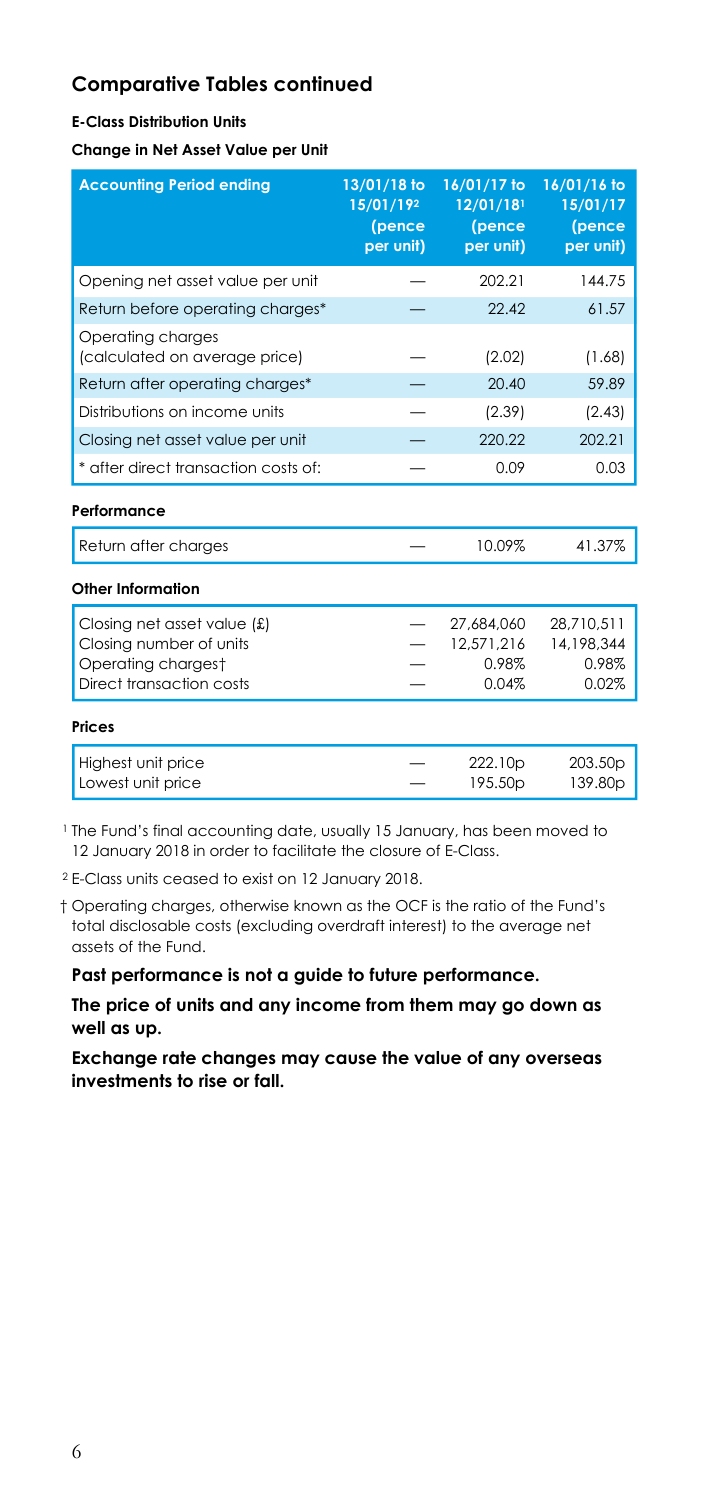#### **E-Class Accumulation Units**

**Change in Net Asset Value per Unit** 

| <b>Accounting Period ending</b>                                              | 13/01/18 to<br>15/01/192<br>(pence<br>per unit) | 16/01/17 to<br>12/01/181<br>(pence<br>per unit) | 16/01/16 to<br>15/01/17<br>(pence<br>per unit) |
|------------------------------------------------------------------------------|-------------------------------------------------|-------------------------------------------------|------------------------------------------------|
| Opening net asset value per unit                                             |                                                 | 221.44                                          | 156.46                                         |
| Return before operating charges*                                             |                                                 | 24.71                                           | 66.81                                          |
| Operating charges<br>(calculated on average price)                           |                                                 | (2.22)                                          | (1.83)                                         |
| Return after operating charges*                                              |                                                 | 22.49                                           | 64.98                                          |
| Distributions                                                                |                                                 | (2.63)                                          | (2.63)                                         |
| Retained distributions on<br>accumulation units                              |                                                 | 2.63                                            | 2.63                                           |
| Closing net asset value per unit                                             |                                                 | 243.93                                          | 221.44                                         |
| * after direct transaction costs of:                                         |                                                 | 0.10                                            | 0.03                                           |
| Performance                                                                  |                                                 |                                                 |                                                |
| Return after charges                                                         |                                                 | 10.16%                                          | 41.53%                                         |
| Other Information                                                            |                                                 |                                                 |                                                |
| Closing net asset value (£)<br>Closing number of units<br>Operating chargest |                                                 | 3,702,651<br>1,517,902<br>0.98%                 | 3,143,662<br>1,419,633<br>0.98%                |
| Direct transaction costs                                                     |                                                 | 0.04%                                           | 0.02%                                          |
| <b>Prices</b>                                                                |                                                 |                                                 |                                                |

| Highest unit price | 245.20 <sub>D</sub> | 221.80p |
|--------------------|---------------------|---------|
| Lowest unit price  | 214.10p             | 151.10p |

<sup>1</sup> The Fund's final accounting date, usually 15 January, has been moved to 12 January 2018 in order to facilitate the closure of E-Class.

2 E-Class units ceased to exist on 12 January 2018.

 † Operating charges, otherwise known as the OCF is the ratio of the Fund's total disclosable costs (excluding overdraft interest) to the average net assets of the Fund.

**Past performance is not a guide to future performance.** 

**The price of units and any income from them may go down as well as up.**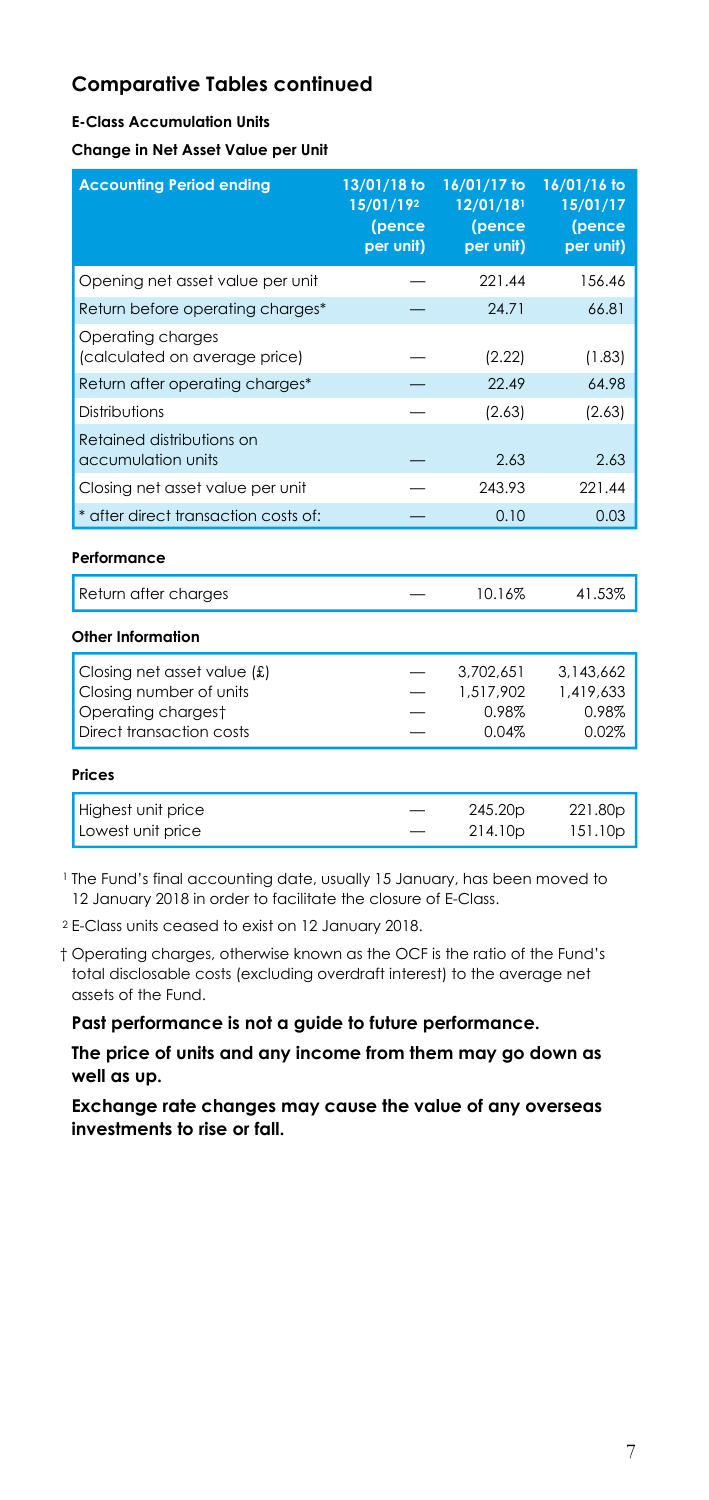#### **F-Class Distribution Units**

**Change in Net Asset Value per Unit** 

| <b>Accounting Period ending</b>                    | 13/01/18 to<br>15/01/19<br>(pence<br>per unit) | 16/01/17 to<br>12/01/18 <sup>1</sup><br>(pence<br>per unit) | 16/01/16 to<br>15/01/17<br>(pence<br>per unit) |
|----------------------------------------------------|------------------------------------------------|-------------------------------------------------------------|------------------------------------------------|
| Opening net asset value per unit                   | 221.28                                         | 203.55                                                      | 145.53                                         |
| Return before operating charges*                   | (5.76)                                         | 22.19                                                       | 62.18                                          |
| Operating charges<br>(calculated on average price) | (1.39)                                         | (1.31)                                                      | (1.09)                                         |
| Return after operating charges*                    | (7.15)                                         | 20.88                                                       | 61.09                                          |
| Distributions on income units                      | (3.49)                                         | (3.15)                                                      | (3.07)                                         |
| Closing net asset value per unit                   | 210.64                                         | 221.28                                                      | 203.55                                         |
| * after direct transaction costs of:               | 0.02                                           | 0.09                                                        | 0.03                                           |
| Performance                                        |                                                |                                                             |                                                |
| Return after charges                               | $(3.23)\%$                                     | 10.26%                                                      | 41.97%                                         |
| Other Information                                  |                                                |                                                             |                                                |
| Closing net asset value $(f)$                      | 594                                            | 624                                                         | 574                                            |
| Closing number of units                            | 282                                            | 282                                                         | 282                                            |
| Operating chargest                                 | 0.63%                                          | 0.63%                                                       | 0.65%                                          |
| Direct transaction costs                           | 0.01%                                          | 0.04%                                                       | 0.02%                                          |
| <b>Prices</b>                                      |                                                |                                                             |                                                |
| Highest unit price<br>Lowest unit price            | 233.60p<br>202.00 <sub>p</sub>                 | 223.80p<br>196.60 <sub>p</sub>                              | 205.00p<br>140.60 <sub>p</sub>                 |

<sup>1</sup> The Fund's final accounting date, usually 15 January, has been moved to 12 January 2018 in order to facilitate the closure of E-Class.

 † Operating charges, otherwise known as the OCF is the ratio of the Fund's total disclosable costs (excluding overdraft interest) to the average net assets of the Fund.

**Past performance is not a guide to future performance.** 

**The price of units and any income from them may go down as well as up.**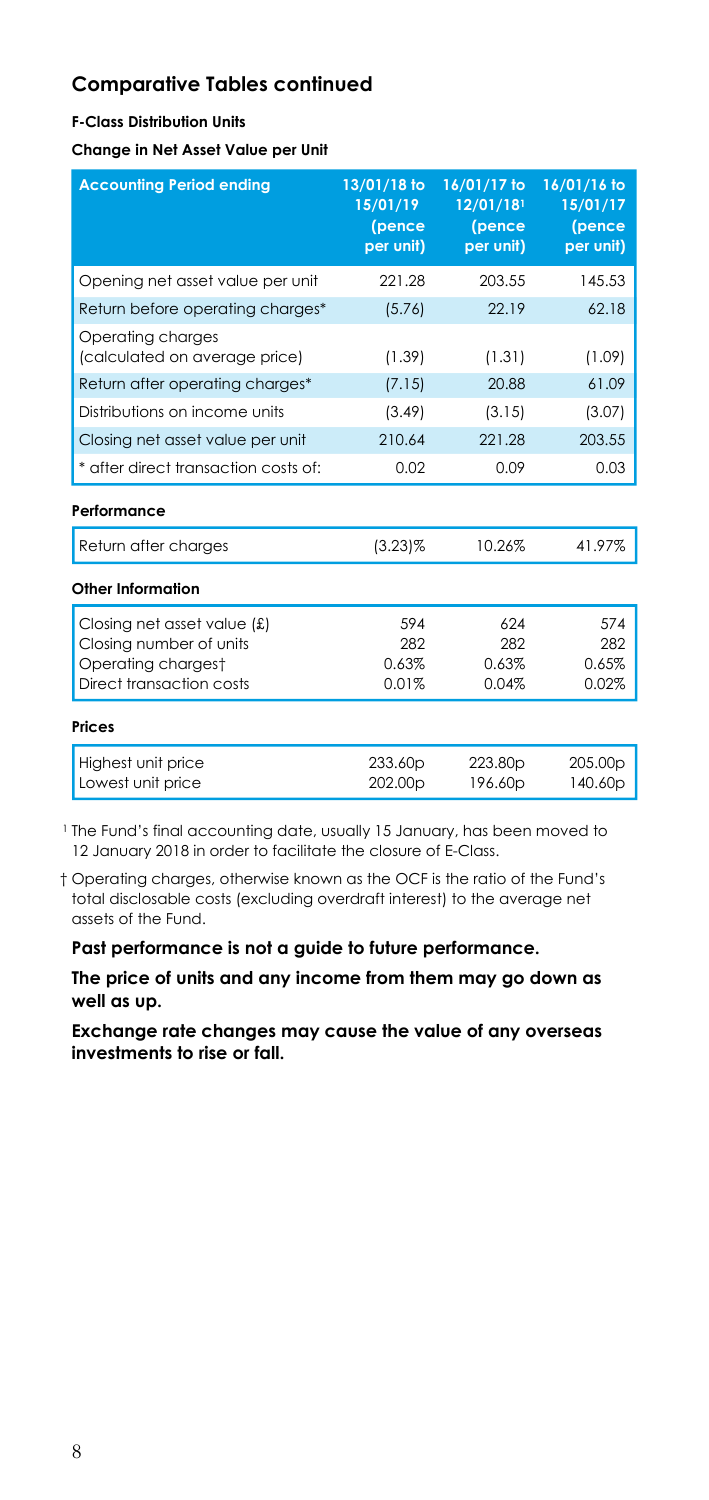#### **F-Class Accumulation Units**

**Change in Net Asset Value per Unit** 

| <b>Accounting Period ending</b>                                                                          | 13/01/18 to<br>15/01/19<br>(pence<br>per unit) | 16/01/17 to<br>12/01/181<br>(pence<br>per unit) | 16/01/16 to<br>15/01/17<br>(pence<br>per unit) |
|----------------------------------------------------------------------------------------------------------|------------------------------------------------|-------------------------------------------------|------------------------------------------------|
| Opening net asset value per unit                                                                         | 249.42                                         | 225.64                                          | 158.93                                         |
| Return before operating charges*                                                                         | (6.66)                                         | 25.24                                           | 67.96                                          |
| Operating charges<br>(calculated on average price)                                                       | (1.57)                                         | (1.46)                                          | (1.25)                                         |
| Return after operating charges*                                                                          | (8.23)                                         | 23.78                                           | 66.71                                          |
| Distributions                                                                                            | (3.95)                                         | (3.52)                                          | (3.36)                                         |
| Retained distributions on<br>accumulation units                                                          | 3.95                                           | 3.52                                            | 3.36                                           |
| Closing net asset value per unit                                                                         | 241.19                                         | 249.42                                          | 225.64                                         |
| * after direct transaction costs of:                                                                     | 0.03                                           | 0.10                                            | 0.03                                           |
| Performance                                                                                              |                                                |                                                 |                                                |
| Return after charges                                                                                     | $(3.30)\%$                                     | 10.54%                                          | 41.97%                                         |
| Other Information                                                                                        |                                                |                                                 |                                                |
| Closing net asset value (£)<br>Closing number of units<br>Operating chargest<br>Direct transaction costs | 179,903<br>74,590<br>0.63%<br>0.01%            | 183,612<br>73.615<br>0.63%<br>0.04%             | 151.503<br>67,144<br>0.65%<br>0.02%            |
| Prices                                                                                                   |                                                |                                                 |                                                |
| Highest unit price<br>Lowest unit price                                                                  | 265.50p<br>227.90p                             | 250.70p<br>218.20p                              | 226.00p<br>153.50 <sub>p</sub>                 |

<sup>1</sup> The Fund's final accounting date, usually 15 January, has been moved to 12 January 2018 in order to facilitate the closure of E-Class.

 † Operating charges, otherwise known as the OCF is the ratio of the Fund's total disclosable costs (excluding overdraft interest) to the average net assets of the Fund.

**Past performance is not a guide to future performance.** 

**The price of units and any income from them may go down as well as up.**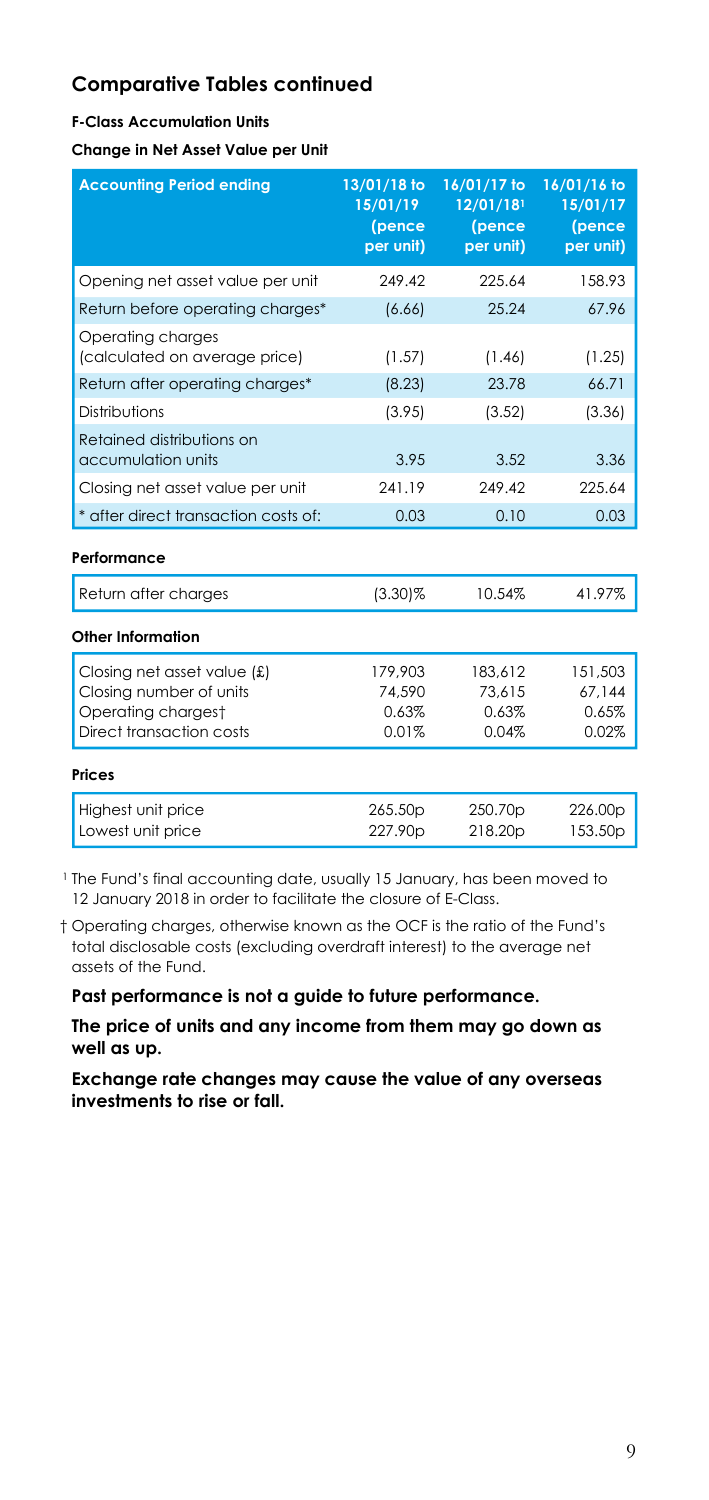#### **I-Class Distribution Units**

**Change in Net Asset Value per Unit** 

| <b>Accounting Period ending</b>                                                                          | 13/01/18 to<br>15/01/19<br>(pence<br>per unit) | 16/01/17 to<br>$12/01/18$ <sup>1</sup><br>(pence<br>per unit) | 16/01/16 to<br>15/01/17<br>(pence<br>per unit) |
|----------------------------------------------------------------------------------------------------------|------------------------------------------------|---------------------------------------------------------------|------------------------------------------------|
| Opening net asset value per unit                                                                         | 221.48                                         | 203.35                                                        | 145.52                                         |
| Return before operating charges*                                                                         | (5.82)                                         | 22.61                                                         | 62.04                                          |
| Operating charges<br>(calculated on average price)                                                       | (0.86)                                         | (0.81)                                                        | (0.69)                                         |
| Return after operating charges*                                                                          | (6.68)                                         | 21.80                                                         | 61.35                                          |
| Distributions on income units                                                                            | (4.01)                                         | (3.67)                                                        | (3.52)                                         |
| Closing net asset value per unit                                                                         | 210.79                                         | 221.48                                                        | 203.55                                         |
| * after direct transaction costs of:                                                                     | 0.02                                           | 0.09                                                          | 0.03                                           |
| Performance                                                                                              |                                                |                                                               |                                                |
| Return after charges                                                                                     | $(3.02)\%$                                     | 10.72%                                                        | 42.16%                                         |
| Other Information                                                                                        |                                                |                                                               |                                                |
| Closing net asset value (£)<br>Closing number of units<br>Operating chargest<br>Direct transaction costs | 13.039.363<br>6.185.983<br>0.39%<br>0.01%      | 10.420.588<br>4,705,030<br>0.39%<br>0.04%                     | 3.539.665<br>1,740,683<br>0.39%<br>0.02%       |
| <b>Prices</b>                                                                                            |                                                |                                                               |                                                |
| Highest unit price<br>Lowest unit price                                                                  | 233.70p<br>202.30 <sub>p</sub>                 | 224.10p<br>196.60 <sub>p</sub>                                | 205.20p<br>140.60p                             |

<sup>1</sup> The Fund's final accounting date, usually 15 January, has been moved to 12 January 2018 in order to facilitate the closure of E-Class.

 † Operating charges, otherwise known as the OCF is the ratio of the Fund's total disclosable costs (excluding overdraft interest) to the average net assets of the Fund.

**Past performance is not a guide to future performance.** 

**The price of units and any income from them may go down as well as up.**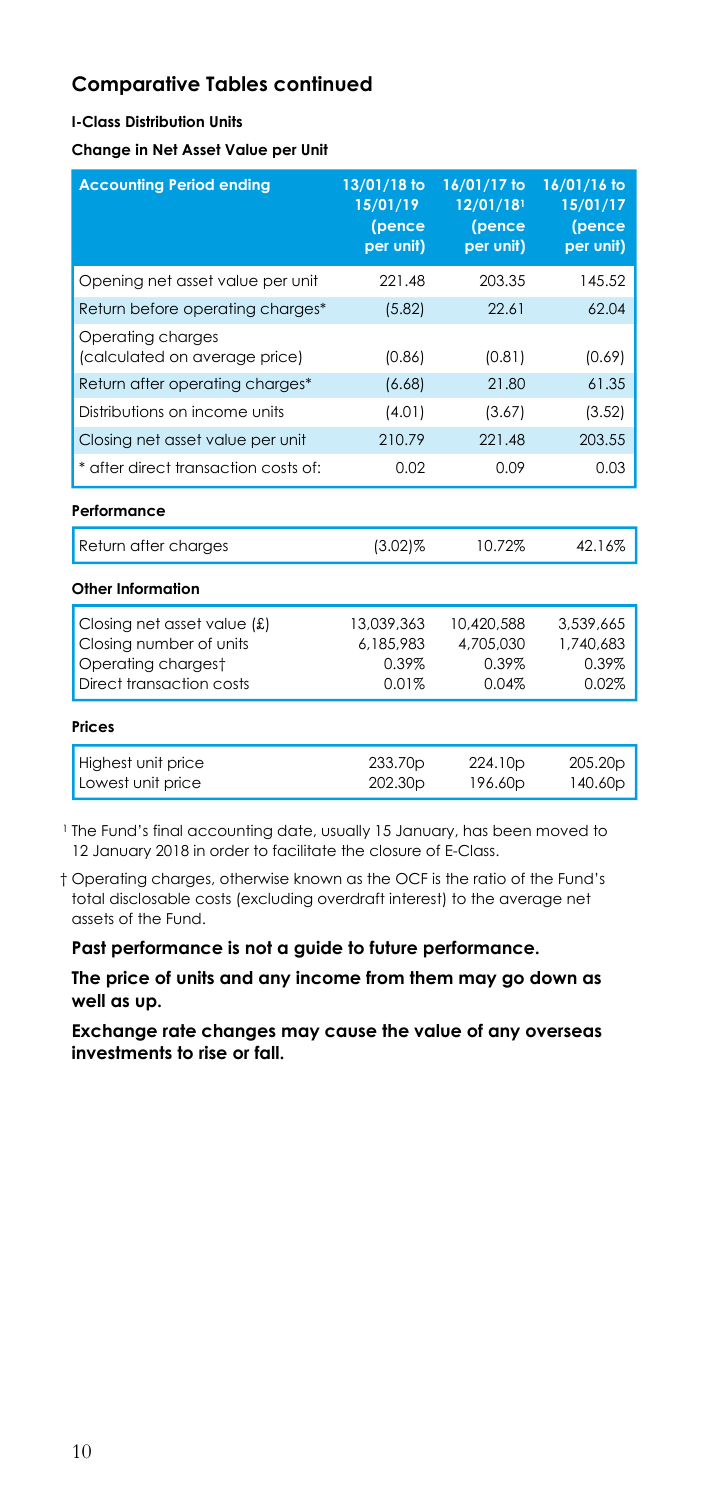#### **I-Class Accumulation Units**

**Change in Net Asset Value per Unit** 

| <b>Accounting Period ending</b>                                                                          | 13/01/18 to<br>15/01/19<br>(pence<br>per unit) | 16/01/17 to<br>12/01/181<br>(pence<br>per unit) | 16/01/16 to<br>15/01/17<br>(pence<br>per unit) |
|----------------------------------------------------------------------------------------------------------|------------------------------------------------|-------------------------------------------------|------------------------------------------------|
| Opening net asset value per unit                                                                         | 254.16                                         | 229.37                                          | 161.10                                         |
| Return before operating charges*                                                                         | (6.80)                                         | 25.71                                           | 69.04                                          |
| Operating charges<br>(calculated on average price)                                                       | (0.99)                                         | (0.92)                                          | (0.77)                                         |
| Return after operating charges*                                                                          | (7.79)                                         | 24.79                                           | 68.27                                          |
| Distributions                                                                                            | (4.63)                                         | (4.16)                                          | (3.92)                                         |
| Retained distributions on<br>accumulation units                                                          | 4.63                                           | 4.16                                            | 3.92                                           |
| Closing net asset value per unit                                                                         | 246.37                                         | 254.16                                          | 229.37                                         |
| * after direct transaction costs of:                                                                     | 0.03                                           | 0.10                                            | 0.03                                           |
| Performance                                                                                              |                                                |                                                 |                                                |
| Return after charges                                                                                     | $(3.06)\%$                                     | 10.81%                                          | 42.38%                                         |
| Other Information                                                                                        |                                                |                                                 |                                                |
| Closing net asset value (£)<br>Closing number of units<br>Operating chargest<br>Direct transaction costs | 17,383,591<br>7.055.902<br>0.39%<br>0.01%      | 13,727,305<br>5.401.074<br>0.39%<br>0.04%       | 5,589,181<br>2,436,716<br>0.39%<br>0.02%       |
| <b>Prices</b>                                                                                            |                                                |                                                 |                                                |
| Highest unit price<br>Lowest unit price                                                                  | 271.00p<br>232.40 <sub>p</sub>                 | 255.50 <sub>p</sub><br>221.80p                  | 229.70p<br>155.70p                             |

<sup>1</sup> The Fund's final accounting date, usually 15 January, has been moved to 12 January 2018 in order to facilitate the closure of E-Class.

 † Operating charges, otherwise known as the OCF is the ratio of the Fund's total disclosable costs (excluding overdraft interest) to the average net assets of the Fund.

**Past performance is not a guide to future performance.** 

**The price of units and any income from them may go down as well as up.**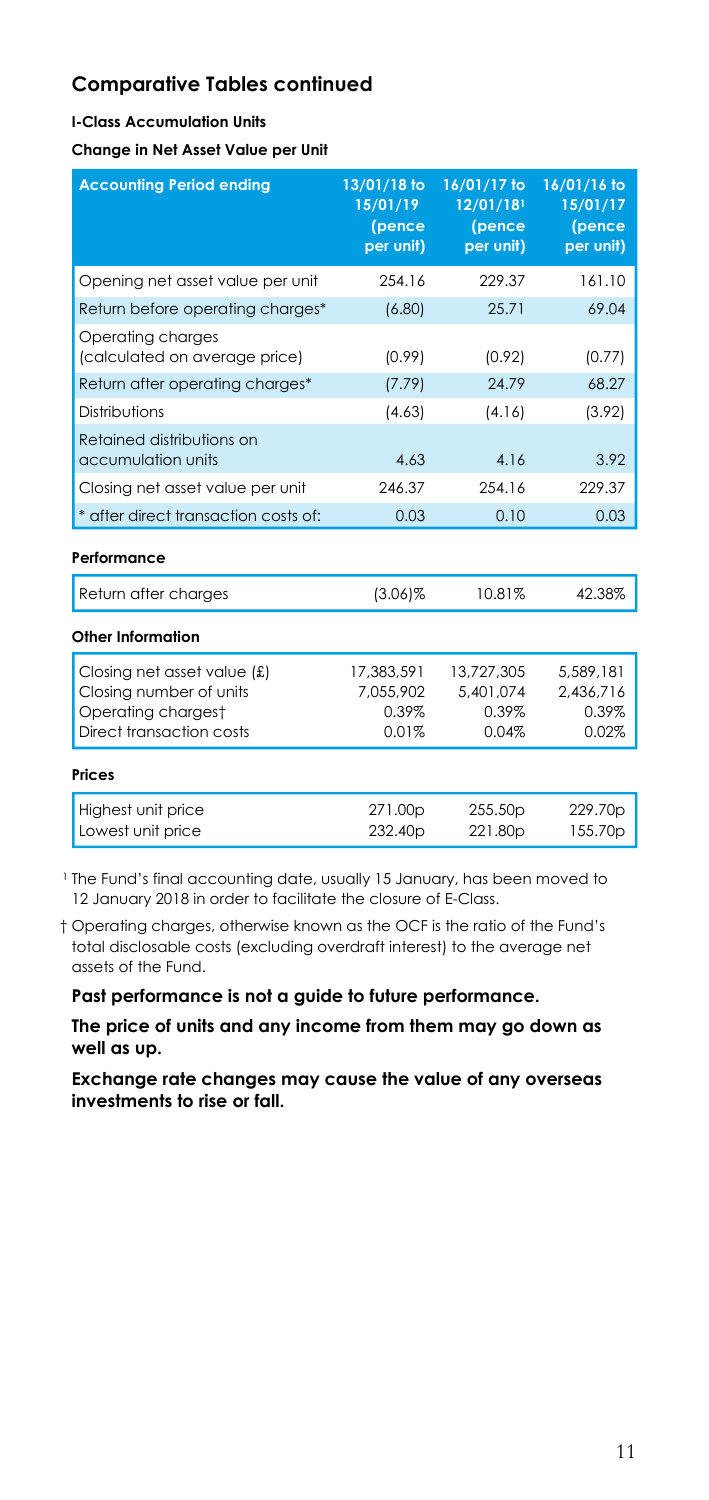#### **C-Class Accumulation Units**

**Change in Net Asset Value per Unit** 

| <b>Accounting Period ending</b>                                                                             | 13/01/18 to<br>15/01/19<br>(pence<br>per unit) | 16/01/17 to<br>12/01/181<br>(pence<br>per unit) | 16/01/16 to<br>15/01/17<br>(pence<br>per unit) |
|-------------------------------------------------------------------------------------------------------------|------------------------------------------------|-------------------------------------------------|------------------------------------------------|
| Opening net asset value per unit                                                                            | 80.26                                          | 72.35                                           | 50.76                                          |
| Return before operating charges*                                                                            | (2.15)                                         | 8.12                                            | 21.77                                          |
| Operating charges<br>(calculated on average price)                                                          | (0.23)                                         | (0.21)                                          | (0.18)                                         |
| Return after operating charges*                                                                             | (2.38)                                         | 7.91                                            | 21.59                                          |
| Distributions                                                                                               | (1.55)                                         | (1.39)                                          | (1.32)                                         |
| Retained distributions on<br>accumulation units                                                             | 1.55                                           | 1.39                                            | 1.32                                           |
| Closing net asset value per unit                                                                            | 77.88                                          | 80.26                                           | 72.35                                          |
| * after direct transaction costs of:                                                                        | 0.01                                           | 0.03                                            | 0.01                                           |
| Performance                                                                                                 |                                                |                                                 |                                                |
| Return after charges                                                                                        | $(2.97)\%$                                     | 10.93%                                          | 42.54%                                         |
| Other Information                                                                                           |                                                |                                                 |                                                |
| Closing net asset value $f(x)$<br>Closing number of units<br>Operating chargest<br>Direct transaction costs | 41,357,137<br>53.101.297<br>0.28%<br>0.01%     | 36.718.476<br>45.751.037<br>0.28%<br>0.04%      | 4.775.619<br>6.600.515<br>0.28%<br>0.02%       |
| <b>Prices</b>                                                                                               |                                                |                                                 |                                                |
| Highest unit price<br>Lowest unit price                                                                     | 85.64p<br>73.41 <sub>p</sub>                   | 80.68p<br>69.98p                                | 72.48p<br>49.07 <sub>p</sub>                   |

<sup>1</sup> The Fund's final accounting date, usually 15 January, has been moved to 12 January 2018 in order to facilitate the closure of E-Class.

 † Operating charges, otherwise known as the OCF is the ratio of the Fund's total disclosable costs (excluding overdraft interest) to the average net assets of the Fund.

**Past performance is not a guide to future performance.** 

**The price of units and any income from them may go down as well as up.**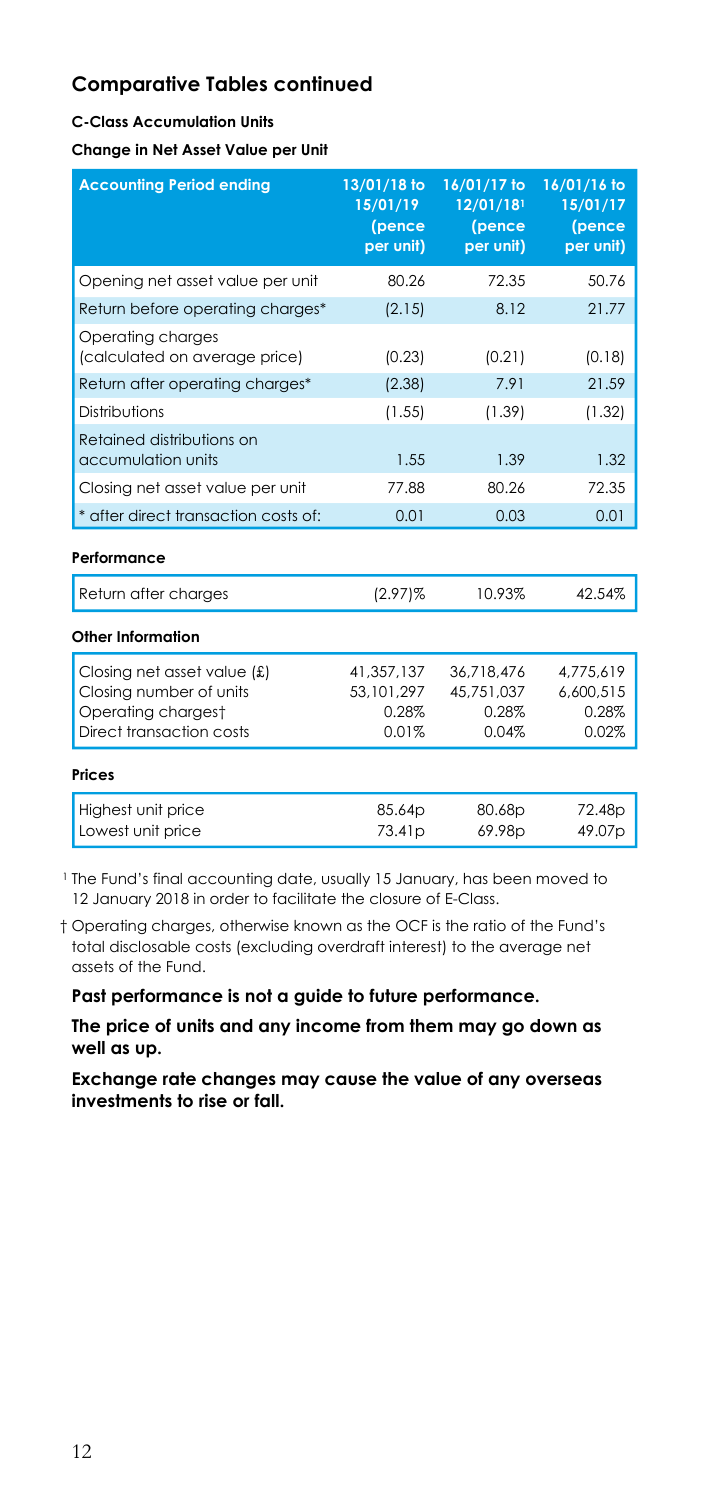## **Manager's Investment Report**

During the period under review, the bid price of the Fund's R-Class distribution units fell by 4.62%. Standard & Poor's (S&P), the Index compiler, calculates the benchmark Index at the end of the business day using closing prices, whereas the Fund is valued using prevailing prices at 3pm. Therefore, for tracking purposes the Fund and the Index have been recalculated at closing prices and foreign exchange rates. On this basis, over the review period, the Fund fell by 4.49% on a capital only basis, compared with the FTSE World Index decrease of 4.53% (Source: Bloomberg), producing a tracking difference of +0.04%.

#### **Past performance is not a guide to future performance. The value of investments and any income from them may go down as well as up.**

#### **Exchange rate changes may cause the value of any overseas investments to rise or fall.**

The FTSE World Index is calculated by FTSE International Limited ("FTSE"). FTSE does not sponsor, endorse or promote this product.

All copyright in the Index values and constituent list belongs to FTSE. Legal & General has obtained full licence from FTSE to use such copyright in the creation of this product.

"FTSETM", "FT-SE®" and "Footsie®" are trademarks of the London Stock Exchange Plc and The Financial Times Limited and are used by FTSE International Limited ("FTSE") under license.

#### **Market/Economic Review**

Although the global economic background has remained broadly supportive for equities, escalating trade tensions between the US and China markets worldwide and the prospect of further US interest rate hikes has unsettled investors, particularly in emerging markets. Only the US market has gained significant ground, boosted by the strength of the Dollar.

UK equities have underperformed global indices over the last 12 months as Brexit negotiations have weighed on investor sentiment. More internationally orientated FTSE 100 stocks have outperformed mid-caps and smaller companies. The market has been led higher by energy stocks, benefitting from the recovery in the oil price. Food retailers also performed well on encouraging earnings announcements. Amongst the weakest sectors were utilities, food producers, telecoms and tobacco. These sectors are less sensitive to the economic cycle but are more closely correlated with bond markets, and tend to underperform when investors are more optimistic about the global economic outlook.

US equities have outperformed global indices by a substantial margin. The rally has been led by the consumer discretionary sectors, healthcare providers and technology stocks, which have generally exhibited strong earnings momentum. In contrast, basic materials, consumer staples and real estate have lagged the Index. As the year progressed, investors focused on the prospect of corporation tax cuts with Congress passing the Trump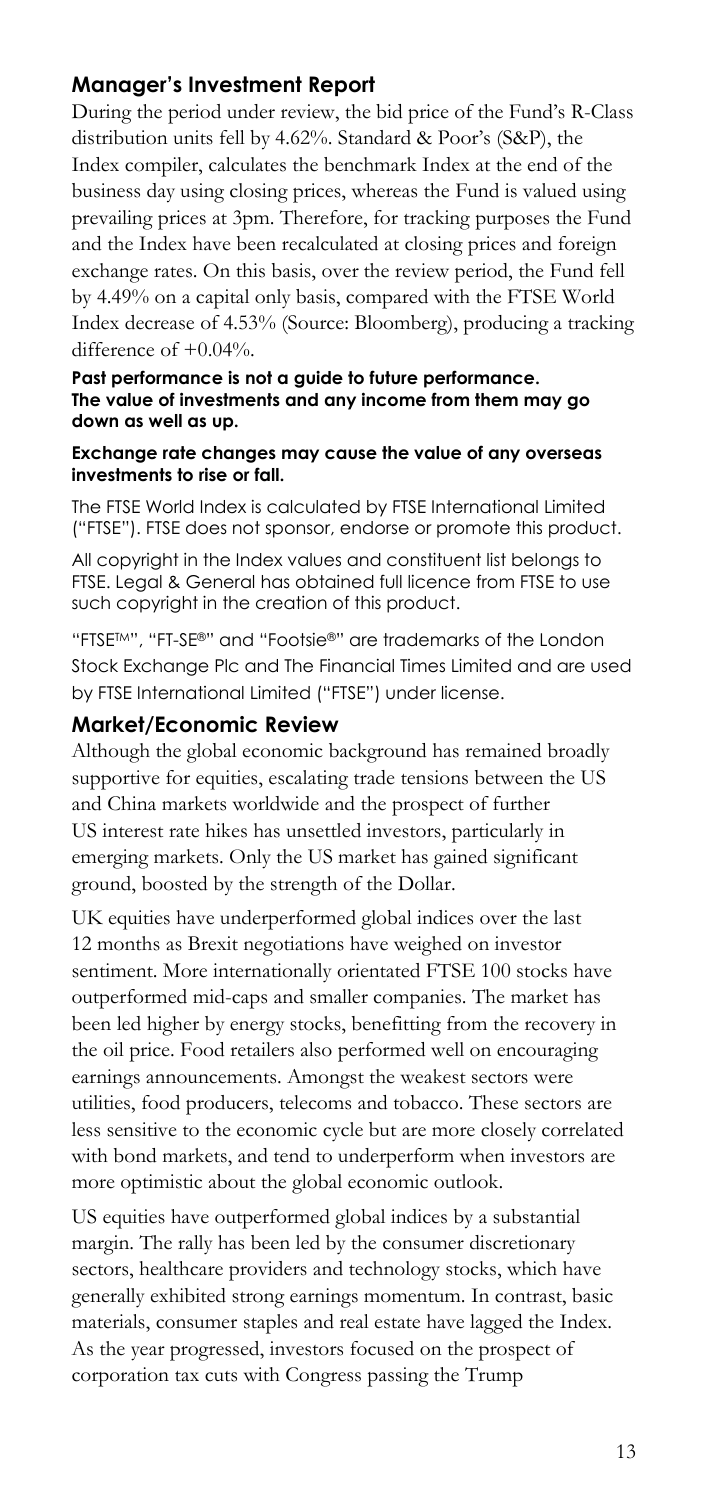# **Manager's Investment Report continued**

administration's tax reforms in December. The prevailing mood of optimism and accelerating economic growth enabled the equity market to take higher US interest rates in its stride, although volatility spiked during the opening quarter of 2018 and in October as the US-China trade dispute escalated.

Returns from European equities have been disappointing in comparison with other developed markets. Although earnings growth and the economic background have been supportive, political concerns resurfaced in recent months, most notably in Italy. The new coalition government comprising the populist Five Star Movement and the Northern League is potentially on a collision course with the European Central Bank over its spending plans, which threaten to breach the latter's fiscal deficit limits. This has reawakened the debate on the existential future of the Eurozone. As a result, renewed fears of contagion risk drove down financial stocks, notably banks.

After performing strongly in early January, Asia-Pacific stocks subsequently faced a turbulent period, reflecting trade tensions and worries over rising US interest rates. With disappointing global earnings triggering October's sell-off, Asia-Pacific equities ended lower in Sterling terms, underperforming global equities but outperforming emerging markets. Japanese equities showed resilience as corporate earnings remained largely positive and economic activity recovered from Q1's contraction, ending the period slightly higher. Australian equities posted modest losses, as optimism over domestic demand offset the effects of a financial misconduct scandal. However, trade concerns and a late selloff in the IT sector hit the tech-heavy Korean market.

### **Fund Review**

Companies held within the Fund are held with weightings generally proportionate to those of the Index. Hence investment activity, other than to raise or invest cash, is only necessary when there are changes in the Index, or as a result of a corporate action.

The March 2018 semi-annual Index review resulted in a significant 60 additions and 28 deletions. The largest of the additions were in the US with SVB Financial and MSCI. There were numerous changes to the free share capital of constituents with the largest increases being ASML (NL) and Toshiba (JP). The two-way Index turnover was 1.5%.

As expected the quarterly Index review in June 2018 was considerably quieter. There were only three small additions in emerging countries: Gulf Energy Development (TH), Grupo Mexico (MX) and Enerjisa Enerji (TR). Of the changes to the free share capital of constituents the most notable was an increase in weight for TOTAL (FR). The two-way Index turnover was 1.4%.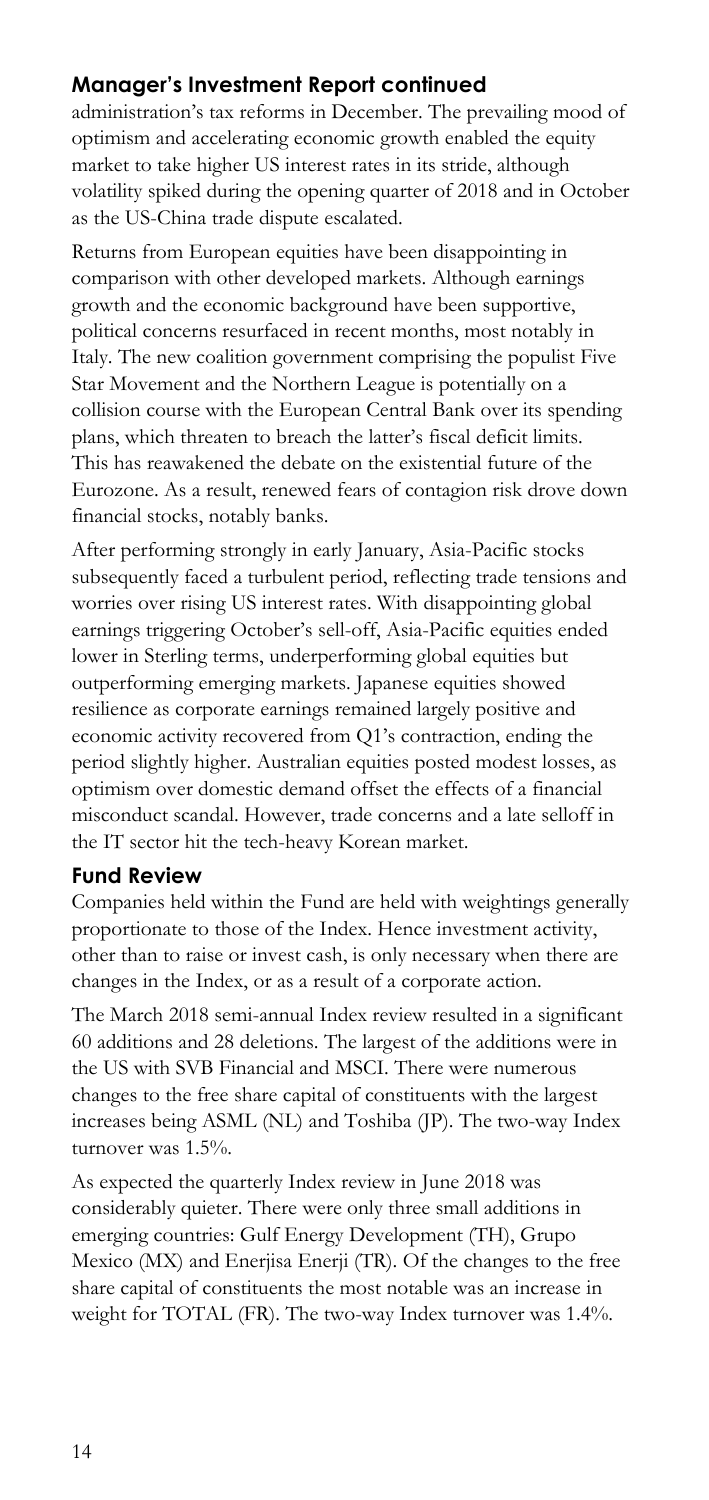# **Manager's Investment Report continued**

September 2018 witnessed the largest of the Index reviews in 2018. The US stocks Square, ABIOMED and WellCare Health Plans were the largest of 67 additions which were purchased by the Fund. Bemis Company (US) and Arc Resources (CA) were two of the more notable stocks sold as they were deleted from the Index. The two-way Index turnover was 1.7%.

The quarterly Index review in December 2018 unusually had a significant amount of activity. The main reason being merger and acquisition activity with deletions for Express Script Holdings (US) and Shire (GB) after they were acquired by Cigna (US) and Takeda Pharmaceutical (JP) respectively. Both acquiring companies were the most notable share increases after issuing stock to complete the deals. Softbank, in Japan, was the largest addition after its parent company, Softbank Group, spun off the telecommunications business in the second largest IPO of all time. The two-way Index turnover was 1.5%.

At the end of the period there were 2600 companies in the Index. The three largest stocks in the Fund at the end of the period were Microsoft (1.93%), Apple (1.79%) and Amazon.com (1.63%). The three largest countries in the Fund at the end of the period were the United States (53.07%), Japan (8.91%) and the United Kingdom (5.58%).

# **Outlook**

Two countervailing forces have kept markets in a holding pattern recently: the global economy and company earnings growth, and the ascent of populist economic policies. Trade wars continue to occupy markets' attention and although there has yet to be any major fall-out, our economists do anticipate some damage to growth over the next year, and have slightly revised down our GDP forecasts for both the US and China. The Federal Reserve has continued to raise US interest rates, likely to lead to a stronger Dollar over time.

The Fund remains well placed to capture the performance of the Index.

Legal & General Investment Management Limited (Investment Adviser) 11 February 2019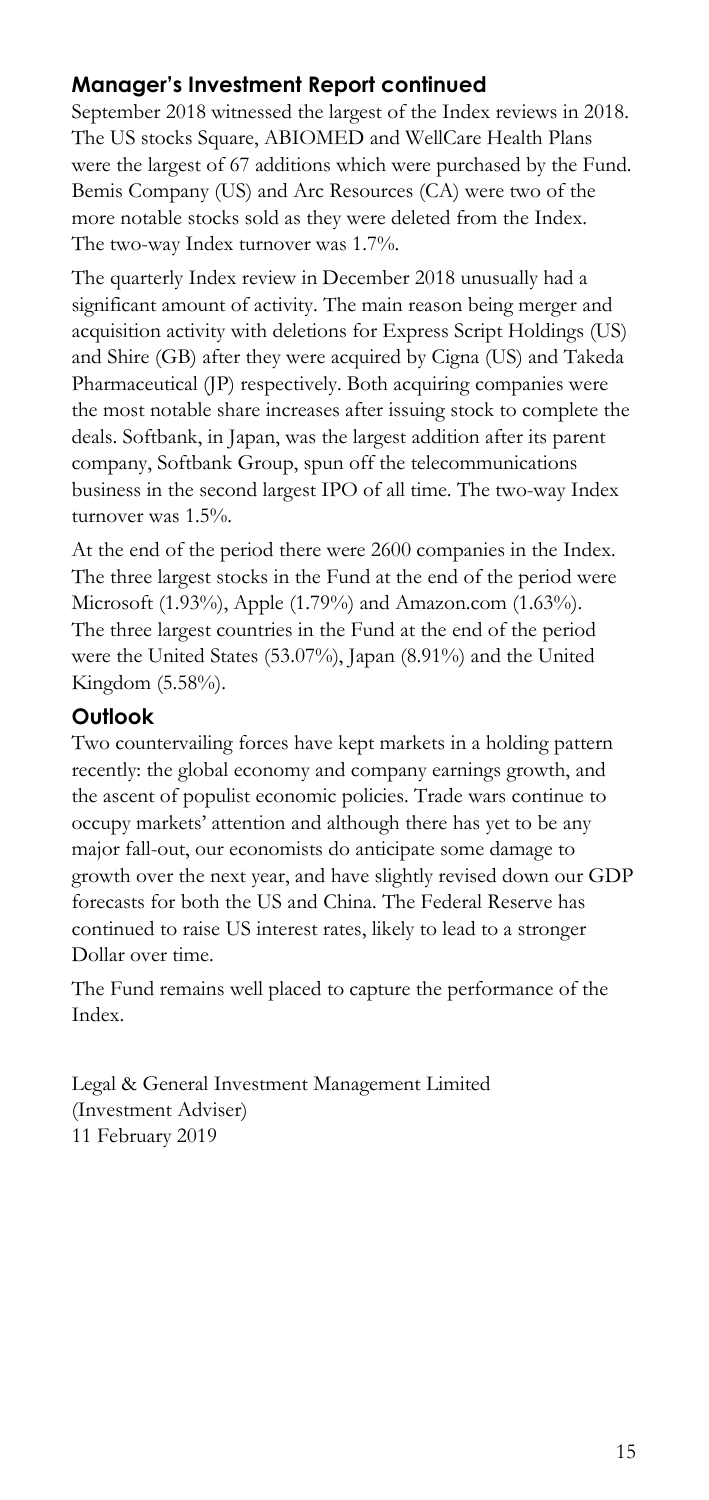# **Manager's Report and Accounts**

Copies of the most recent Interim and Annual Long Form Manager's Reports are available free of charge by telephoning 0370 050 0955, by writing to the Manager or are available on the internet at www.legalandgeneral.com/investments/fundinformation/managers-reports.

Call charges will vary. We may record and monitor calls.

#### **Information on Tracking Error**

The 'Tracking Error' of a Fund is the measure of the volatility of the differences between the return of the Fund and the return of the benchmark Index. It provides an indication of how closely the Fund is tracking the performance of the benchmark Index after considering things such as Fund charges and taxation.

Using monthly returns, over the review period, the annualised Tracking Error of the Fund is 0.09%, whilst over the last three years to the end of January 2019, the annualised Tracking Error of the Fund is 0.10%. These Tracking Errors are within the anticipated Tracking Error levels set out in the Fund's Prospectus of  $+/-0.75%$  per annum.

### **Minimum Investment Amounts**

The minimum initial lump sum investment amounts for each class are as follows:

| R-Class | $\sqrt{100}$ |
|---------|--------------|
| F-Class | 4.500        |
| I-Class | f1,000,000   |
| C-Class | f100,000,000 |

In addition, monthly contributions can be made into the R-Class with a minimum amount of  $f(20)$ , and F-Class with a minimum amount of  $\sqrt{250}$  per month.

Class F units are available to:

- i) investors who have received advice from authorised intermediaries, platforms or other distributors in relation to their investment in units in the Fund; and
- ii) distributors who the Manager reasonably considers will adequately bear the costs of marketing to and acquiring investors at no or limited cost to the Manager, and to whom the Manager has confirmed that such distributor or investor meets the criteria for investment in such units.

Class C units are available to certain eligible investors who meet the criteria for investment in such units as outlined in the share class policy of the Manager, which is available to investors in the C-Class upon request. Where investors in the C-Class no longer continue to meet the criteria for investment in such units, further investment in such units may not be permitted.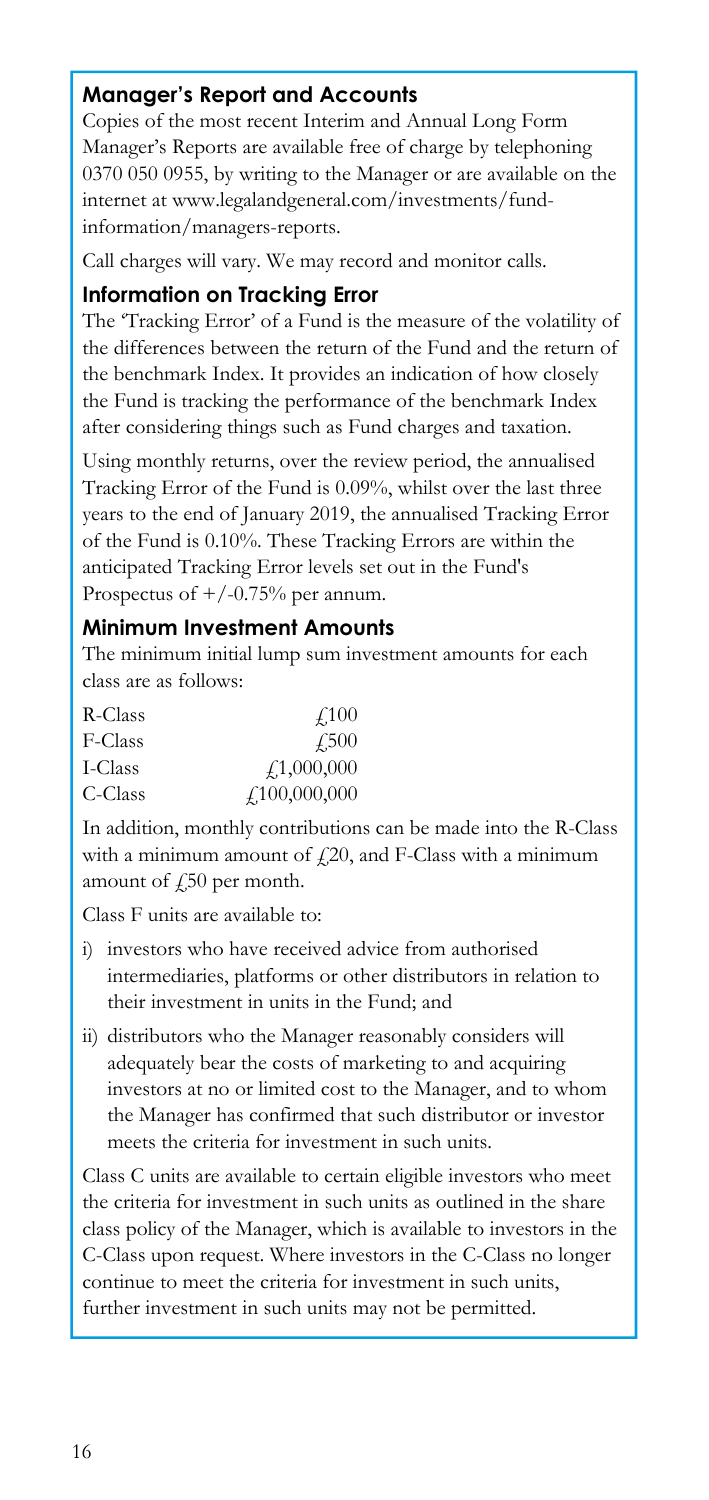# **Other Information**

The information in this report is designed to enable unitholders to understand how the Fund has performed during the period under review and how it is invested at the period end. Further information on the activities and performance of the Fund can be obtained by telephoning 0370 050 0955 or by writing to the Manager.

Call charges will vary. We may record and monitor calls.

# **Significant Changes**

# **Change in Fund Management Fee (FMF)**

With effect from 1 June 2018, the FMF for R-Class units have been reduced from 0.98% to 0.77%.

## **Change of Auditor**

With effect from 28 April 2018, PricewaterhouseCoopers LLP ceased to be Independent Auditors of the Fund and KPMG LLP have been appointed. The change of Auditor has no impact on the way the Fund is operated.

# **General Data Protection Regulation (GDPR)**

Legal & General takes your privacy very seriously. Under data protection legislation, we have classified ourselves as a 'data controller'. This means that we are subject to certain obligations relating to how we process personal data. These obligations include, without limitation, providing individuals with certain information regarding how we process their personal data.

We will use the personal data you have provided to us in connection with an investment in units of Legal & General Global Equity Index Fund, including your name, age, contact details, bank account details, transactions and the invested amount, and any information regarding the dealing in units in accordance with all applicable data protection laws and our Privacy Policy which is available from 25 May 2018 at www.lgim.com/UTMprivacy (or available upon request). Our Privacy Policy sets out, amongst other things, the purpose or purposes for which your personal data is collected and intended to be processed and also contains any other information prescribed by data protection legislation.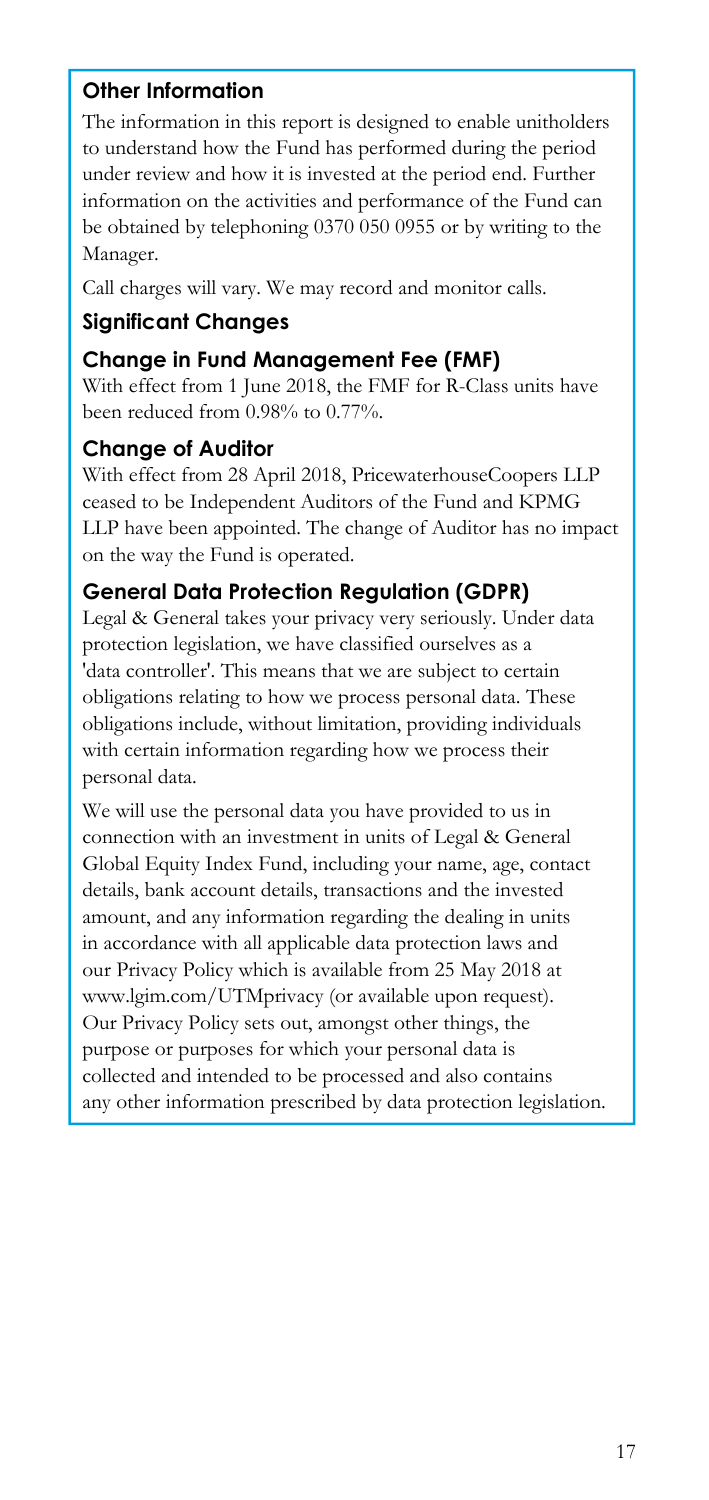## **Authorised Fund Manager**

Legal & General (Unit Trust Managers) Limited Registered in England and Wales No. 01009418 Registered office: One Coleman Street, London EC2R 5AA Telephone: 0370 050 3350 Authorised and regulated by the Financial Conduct Authority Call charges will vary. We may record and monitor calls.

### **Trustee**

Northern Trust Global Services SE UK Branch 50 Bank Street, Canary Wharf, London E14 5NT Authorised by the Prudential Regulation Authority and regulated by the Financial Conduct Authority and the Prudential Regulation Authority

## **Independent Auditors**

KPMG LLP 15 Canada Square, London E14 5GL